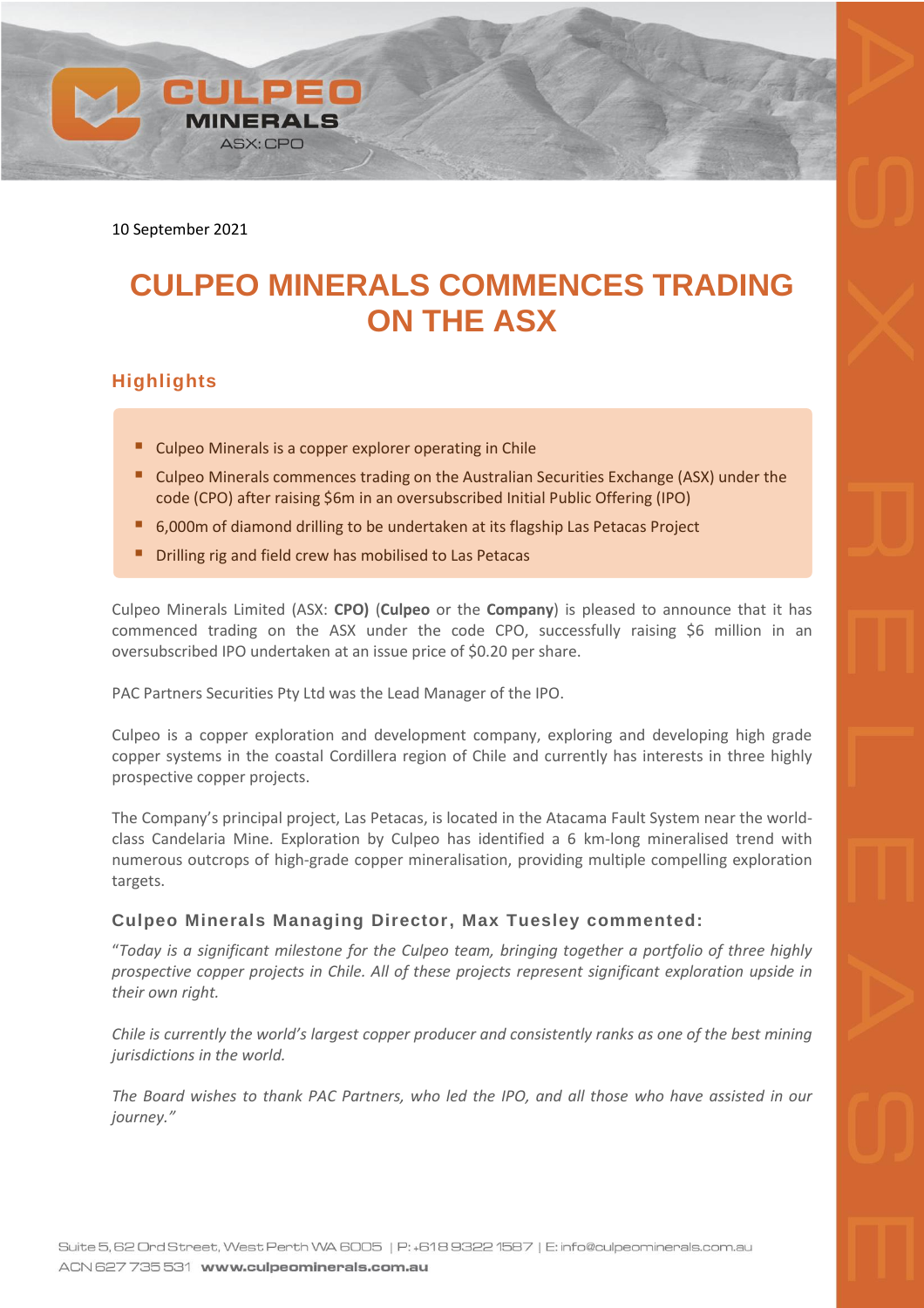

#### **Board**

The Company is led by an experienced team of exploration and mining professionals who have a track record of discovery and value creation for shareholders.

#### **Max Tuesley – Managing Director**

Max is a geologist with 30 years' experience in base metal/gold exploration and mining. He has a proven track record of successful project and team management, both within Australia and internationally, working on projects in Mongolia, Sudan, Laos & Philippines. Max spent seven years with Xstrata in senior management roles with a focus on their Australian copper operations, including the Ernest Henry IOCG Project.

He holds a Bachelor of Science degree from The Queensland University of Technology and an honours degree in Economic Geology from James Cook University. Max is a member of the Australasian Institute of Mining and Metallurgy.

#### **Geoff McNamara - Non-Executive Chairman**

Geoff is a geologist with over 27 years' of international resource sector experience as a geologist, project manager and fund manager. He previously worked in private equity (FUM USD800 million) and as a Director of Societe General's Mining Finance Team in New York. He has held senior operational roles with Ivanhoe Mines, Lion Ore International and Western Mining Corporation. Geoff is currently Co-Founder and Non-Executive Director of Tesoro Resources Limited, which recently discovered the highly prospective El Zorro gold project in Chile.

Geoff holds a Bachelor of Applied Science degree in Geology, a Graduate Diploma in Applied Finance and Investment from the Financial Services Institute of Australasia. He is a member of the Australian Institute of Company Directors and the Australasian Institute of Mining and Metallurgy.

#### **Zeffron Reeves – Non-Executive Director**

Zeffron is a geologist with over 20 years' of experience in the resources sector working on resource projects from greenfields exploration, discovery, definition and feasibility, construction, production to closure. Zeffron is currently Co-Founder and Managing Director of Tesoro Resources Limited, which recently discovered the highly prospective El Zorro gold project in Chile. He was also Managing Director of ASX listed Kopore Metals Limited (previously Metallum Ltd) which also had a number of development and operational projects in Chile. He has also held senior management positions with Cleveland Mining Ltd and Ashburton Minerals Ltd, developing projects in Brazil.

Zeffron has a Bachelor of Applied Geology (Honours), a Master of Business Administration from Curtin University and is a member of the Australia Institute of Geoscientists.

#### **Paul Schmiede – Non-Executive Director**

Paul Schmiede is a mining engineer with over 25 years' experience in mining, exploration and business and corporate development. He has had direct exposure to gold and base metal commodities in a range of jurisdictions including Australia, Burkina Faso and DRC. He is currently Vice President – Corporate Development for TSX-V listed Sarama Resources Ltd, which has development stage gold assets in Burkina Faso. Prior to that, he was Vice President Operations and Project Development at Moto Goldmines Ltd where he managed the pre-feasibility, bankable and definitive feasibility study for the +22M ounce Democratic Republic of Congo based, Moto Gold Project (now Kibali Gold Mine). Prior to joining Moto Goldmines, he held senior operational and management positions with Gold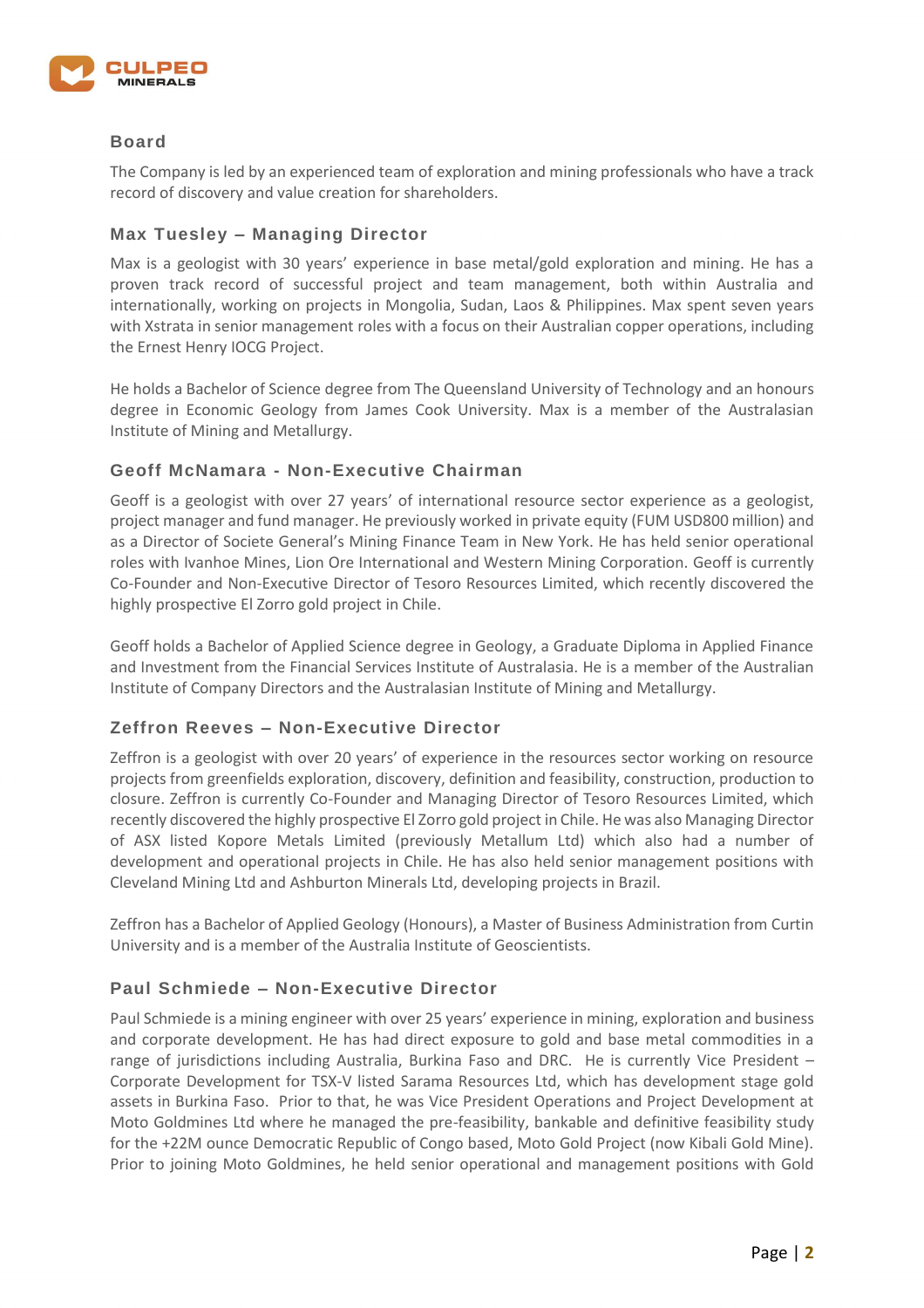

Fields Ltd and WMC Resources Ltd where he was responsible for underground and open pit operations as well as project development and planning.

Paul holds a First Class Mine Managers Certificate (Western Australia), a Bachelor of Engineering (Mining) degree and is a Fellow of the Australasian Institute of Mining and Metallurgy.

### **Sergio Uribe – Country Manager**

Sergio Uribe has a Business Management degree from Universidad del Desarrollo and is a member of the civil police and a military reserve officer. He has worked on numerous resource projects from greenfields exploration, discovery, production, closure, retreatment and tailings reclamation. Part of the development team with Fortescue Metals Group during development of its Pilbara mining operations, he has 10 years of resource sector experience.

Sergio has represented numerous foreign companies investing into resource projects in Chile and was Commercial Manager of Metallum Chile Ltd. where he was involved in the acquisition and development of their operation in Chile. Prior to this he was General Manager of Acorn Mining Chile Ltd and Country Manager for Cleveland Mining Chile Ltd.

**This announcement has been authorised by the Board of Directors of Culpeo Minerals Limited.**

#### **COMPANY**

Max Tuesley Managing Director P: +61 (08) 9322 1587 E[: max.tuesley@culpeominerals.com.au](mailto:max.tuesley@culpeominerals.com.au)

**MEDIA/INVESTORS** Peter Taylor NWR Communications +61 (0) 412 036 231 E: [peter@nwrcommunications.com.au](mailto:peter@nwrcommunications.com.au)